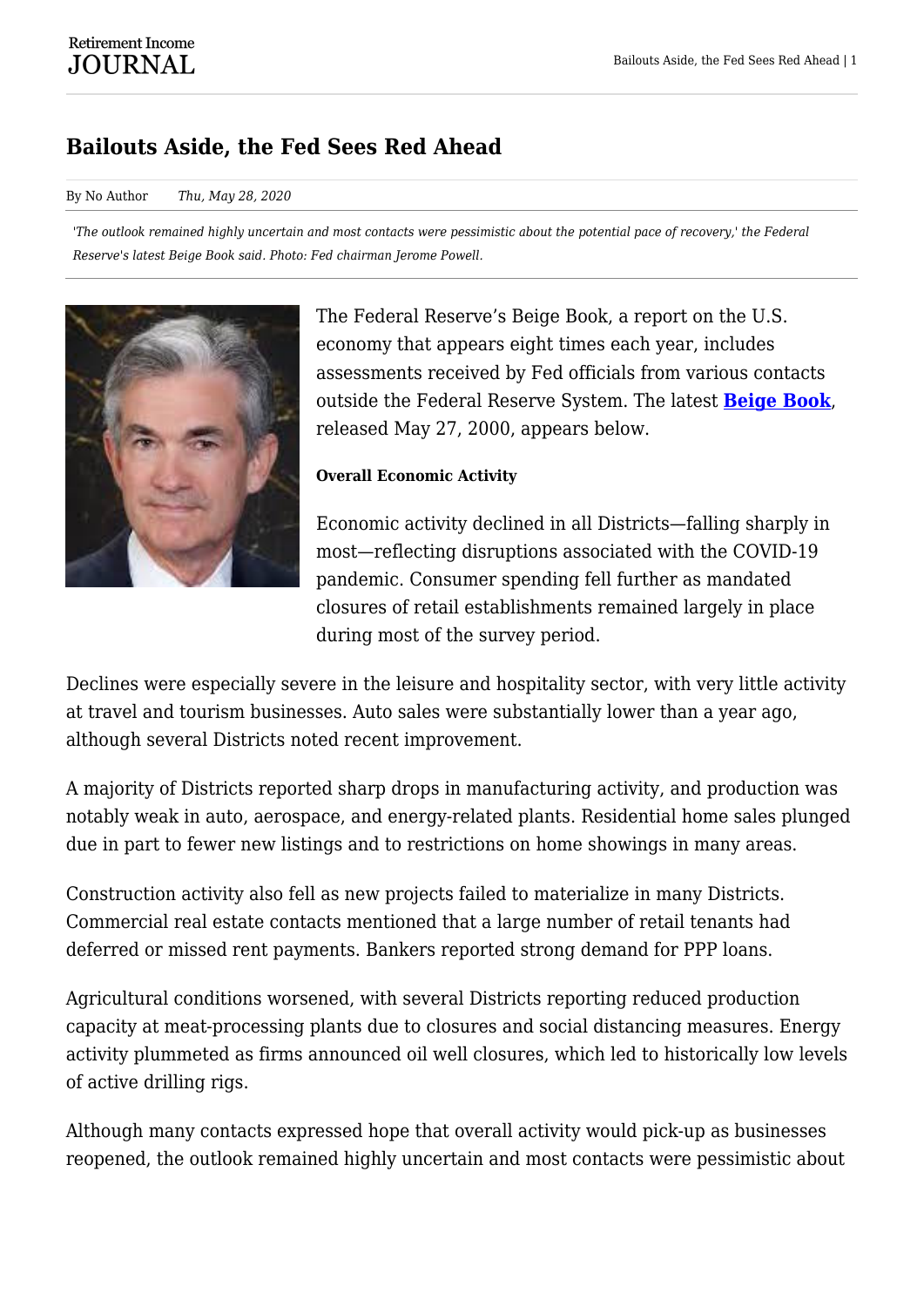the potential pace of recovery.

### Employment and Wages

Employment continued to decrease in all Districts, including steep losses in most Districts, as social distancing and business closures affected employment at many firms. Securing PPP loans helped many businesses to limit or avoid layoffs, although employment continued to fall sharply in retail and in leisure and hospitality sectors. Contacts cited challenges in bringing employees back to work, including workers' health concerns, limited access to childcare, and generous unemployment insurance benefits. Overall wage pressures were mixed as some firms cut wages while others implemented temporary wage increases for essential staff or to compete with unemployment insurance. Most Districts noted wage increases in high-demand and essential sectors, while wages were flat or declining in other sectors.

### Prices

Pricing pressures varied but were steady to down modestly on balance. Weak demand weighed on selling prices, with some contacts noting discounting for apparel, hotel rooms, and airfare. Several Districts also reported low commodity prices, including oil, steel, and several agricultural commodities.

Supply chain disruptions and strong demand led to higher prices for some grocery items including meat and fresh fruit. One District reported that firms faced additional costs related to safety protocols and social distancing compliance, while another District noted that the costs of personal protective equipment had risen due to strong demand.

## Highlights by Federal Reserve District

#### Boston

Activity continued declining as a result of pandemic-related economic shutdowns and social distancing guidelines. Retail and tourism firms cut employment, staffing firms saw reduced demand, and most manufacturing contacts froze hiring. Respondents said the outlook was very uncertain.

## New York

The regional economy continued to contract since the last report, though there were scattered signs of a pickup in early May. Businesses reported widespread layoffs and flat to declining wages, but the vast majority of separations were deemed temporary. Prices paid rose slightly, while selling prices edged down. Leisure & hospitality and retail trade have remained the most severely affected. Financial firms reported weaker activity.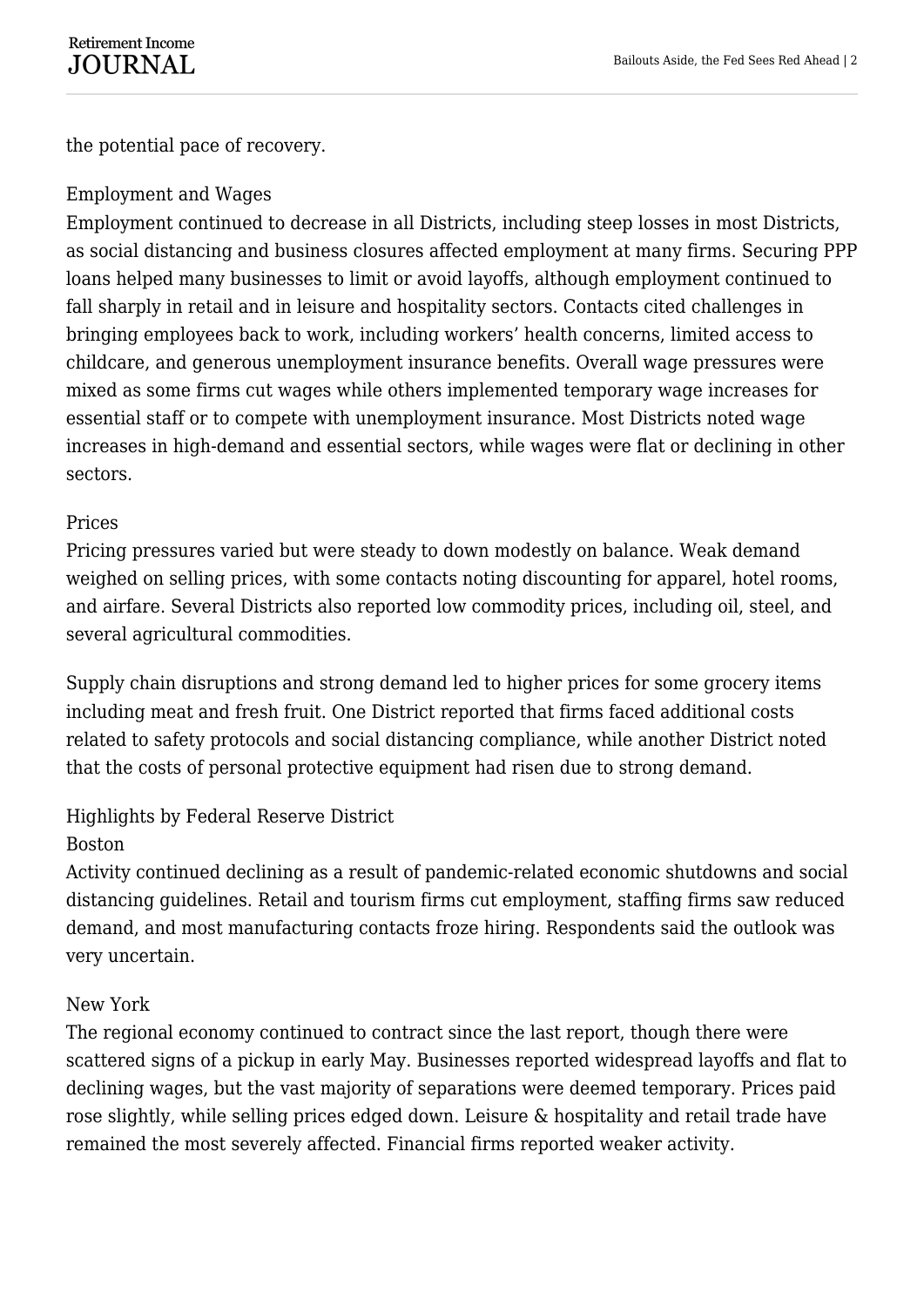### Philadelphia

Business activity continued to fall sharply during the current Beige Book period, as the COVID-19 pandemic persisted. Nearly all sectors are operating at lower levels of activity. Government assistance eased liquidity concerns and addressed rapidly rising joblessness. General prices have begun to fall, but the wage path remains mixed. Firms also remain uncertain of the future.

### Cleveland

Customer demand declined in a broad range of industries. The few areas of strength were limited to grocery sales and business lending. Firms responded with widespread layoffs, deep cuts to capital spending, and wage reductions for a growing minority of firms. Inflation pressures eased because of weak demand and lower commodity prices. Though many firms believe the worst declines have passed, few are expecting a strong recovery.

#### Richmond

The Fifth District economy contracted further in recent weeks as the shutdown measures to slow the spread of the COVID-19 outbreak continued to have severe consequences. Retail, travel, and hospitality remained some of the hardest hit industries, but negative impacts were reported in every sector. Employment declined sharply and price growth slowed slightly, remaining modest.

#### Atlanta

Economic conditions remained weak. Labor markets were soft and non-labor costs decreased. Retail sales of essential products and services rose and ecommerce activity grew. Hospitality activity continued to weaken. Residential real estate slowed somewhat and commercial real estate activity was mixed. Manufacturing activity decreased as new orders fell. Banking conditions were mixed.

#### Chicago

Economic activity declined sharply as the coronavirus caused major economic upheaval. Employment, consumer spending, business spending, construction and real estate, manufacturing, and agriculture all decreased substantially. Wages edged up and prices were little changed. Financial conditions improved modestly.

#### St. Louis

Economic conditions have weakened moderately since the previous report. Around half of firms are closed temporarily. Among the firms that are closed, about one-third expect to reopen in the next 3 weeks. Banks indicated a sharp increase in delinquencies, primarily in